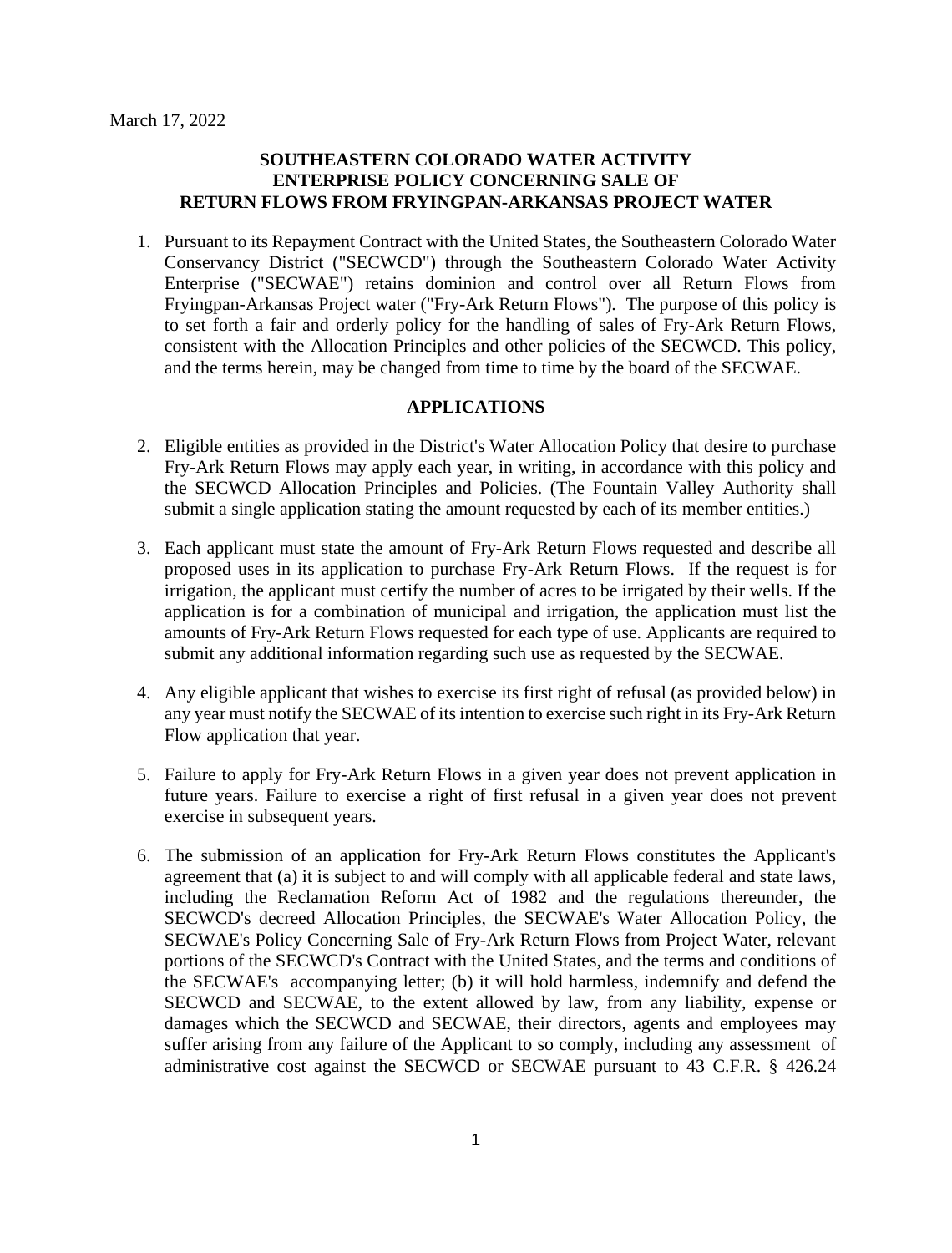(1995); and (c) it has no claims against the SECWCD or SECWAE for past provision of water.

### **MUNICIPAL ALLOCATIONS**

7. Fry-Ark Return Flows from Project water allocations to municipal water supply entities served thereby should be made available where physically possible (but not for resale outside the entity) on the basis of water which they acquire from the Project. The District's decreed Allocation Principles (¶ 11) provide a first right of refusal for cities and towns receiving Project water. This right has been extended by the SECWCD to all eligible entities, including special districts, receiving Project water by allocation for municipal purposes, subject to the restrictions generally applicable to use of Fry- Ark Return Flows, to the extent such entities' reuse of their own return flows (directly or by exchange) is physically possible and can be administered.

### **AGRICULTURAL ALLOCATIONS**

- 8. Fry-Ark Return Flows should be made available and allocated to irrigation entities (but not for resale outside the entity) on the basis of the needs and proposed beneficial uses of the Fry-Ark Return Flows where physically possible for eligible irrigated acres on individual farm units within each entity.
	- A. Staff shall determine an applicant's eligible irrigated acres for Fry-Ark Return Flows in consultation with the Bureau of Reclamation. (4-15-04)
	- B. For the purpose of this ¶ 8, a "farm unit" means "a field or group of fields under the same ditch that have common wells and a landowner or land user.
- 9. Irrigation entities that receive Project water allocations may exercise a first right of refusal to repurchase Fry-Ark Return Flows resulting from their own Project water allocations, to the extent such return flows are initially unsold and then exchanged into storage by SECWCD. If the storage of such return flows prevents storage in Pueblo Reservoir pursuant to the Winter Water Storage Program ("WWSP") by eligible WWSP participants that lack their own storage facilities, then the first right of refusal to purchase any stored return flows remaining unsold shall go to such WWSP participants to the extent that their WWSP storage that year was prevented by such return flow storage.
	- A. Applications for Fry-Ark Return Flows by eligible irrigation entities under their first right of refusal, as provided in this ¶ 9, must be made by board Resolution of the eligible entity. Individual shareholders may not request Fry-Ark Return Flows under this first right of refusal. An irrigation entity that wishes to exercise its first right of refusal for a portion of its shareholders, will be sold Fry-Ark Return Flows only from deliveries of Project water to its own delivery system, and will be further limited to a pro-rata portion of the total Fry-Ark Return Flow available to the entity based on the percentage of shares held by those shareholders for whose use the entity is requesting Fry-Ark Return Flows.
	- B. Individuals who apply (either individually or as members of group plans) to purchase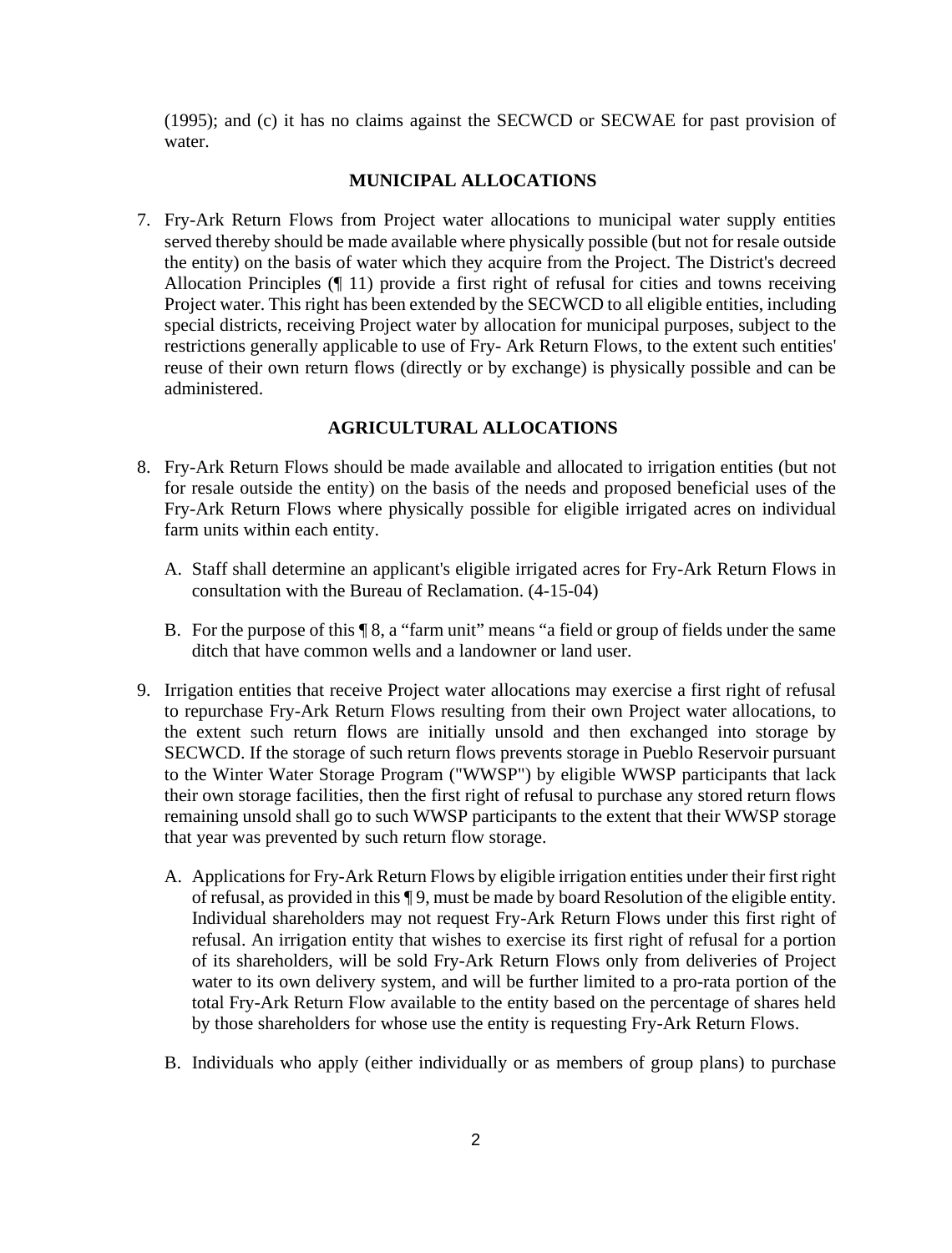Fry- Ark Return Flows from the SECWAE who are also shareholders under irrigation entities that receive an allocation of Project water may not exercise the first right of refusal, but are entitled to an equitable share in the first sale of available Fry-Ark Return Flows.

- 10. Agricultural Fry-Ark Return Flows may be used for agricultural irrigation purposes, including, without limitation, for the replacement of depletions from wells used for agricultural irrigation and for the replacement of net return flows diminished by surface irrigation improvements, as may be required by applicable rules of the State and Division Engineers and decrees of the Water Court.
	- A. Return flows sold for augmentation of agricultural well depletions and lagged depletions created by pumping in the current plan year will be based upon the deliveries of agricultural Project water in the current plan year and all return flows including the delayed return flows from these deliveries. (3-18-04)
- 11. Pursuant to the SECWCD'S January 1989 Stipulation with Colorado Springs, Pueblo Water, and the Arkansas Valley Ditch Association in Case Nos. 84CW56 and 88CW43 (Water Division No. 2), except as allowed by decree of the Water Court in Case No. 01CW151, Fry-Ark Return Flows from agricultural irrigation use below Pueblo Reservoir currently may be purchased only for use downstream from the point(s) of accretion to the stream, and only for groundwater use or other uses furthering a congressionally authorized purpose of the Fryingpan-Arkansas Project which do not require a re-diversion from the surface flows of the Arkansas River. The Division Engineer's administration of replacement plans under the 1996 Well Use Rules may involve administrative exchanges of Fry-Ark Return Flows below Pueblo Reservoir to replace depletions to the Arkansas River above the calling water right, as acknowledged by SECWCD's stipulations with Colorado Springs, Pueblo Water, and the Arkansas Valley Ditch Association in Case No. 01CW151.

### **GENERAL PROVISIONS**

- 12. Entities that have sold their primary water supply but are otherwise eligible for an allocation of Fryingpan-Arkansas Project water may purchase excess Fry-Ark Return Flows for well augmentation purposes. Sales of Fry-Ark Return Flows to entities that have sold their primary water supply will only be considered after all other requests have been satisfied.
- 13. Fry-Ark Return Flows shall not be used to maintain or replace return flows from historical irrigation use of agricultural water rights that have been changed to municipal or other uses.
- 14. The SECWAE Allocation Committee will estimate the amount of Fry-Ark Return Flow water available for sale in a given year, and Fry-Ark Return Flows will be sold based on such estimate. The SECWAE cannot guarantee, however, a certain amount of Fry-Ark Return Flow water at a given time because the SECWAE does not control when or at what rate First-Use Project water will be delivered after allocations are made.
- 15. After payment to the SECWAE, purchasers may, pursuant to a decreed plan for augmentation or upon approval by the Colorado State Engineer of their well augmentation or replacement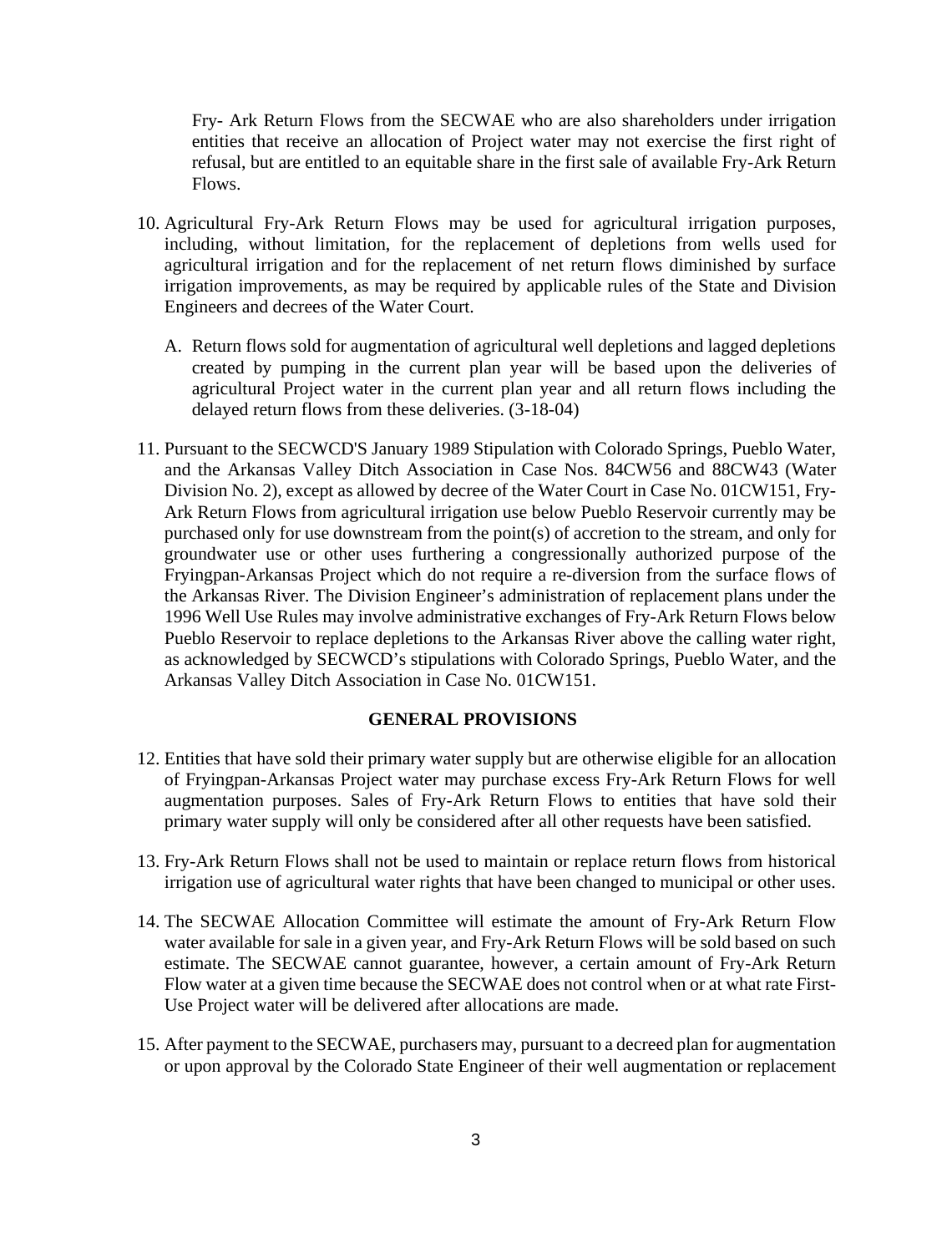plan and/or substitute supply plan, be permitted to use Fry-Ark Return Flows under the terms set by the SECWAE, and in accordance with the administration of the Division Engineer.

- 16. The purchaser of Fry-Ark Return Flows shall not resell, assign, lease, or trade Fry-Ark Return Flows without written consent of the SECWAE, except cities, towns, special districts and domestic water companies may resell Fry-Ark Return Flows purchased from the SECWAE within their service areas. Likewise, if the Fountain Valley Authority purchases Fry-Ark Project Return Flows, then it is entitled to sell, assign, lease, or trade such return flows to any member entity within the Fountain Valley Authority.
- 17. Fry-Ark Return Flow water shall not be used, sold, or disposed of outside the SECWCD.
- 18. Fry-Ark Return Flows purchased and used for well augmentation are considered to be used to extinction. Any Fry-Ark Return Flows purchased by a city, town, special district, the Fountain Valley Authority, or a domestic water company, without further payment, may be used to extinction by that entity pursuant to court decree. Any Fry-Ark Return Flows purchased, but not used to extinction, will return to the Arkansas River stream system after the purchaser's approved use, and are the property of the SECWCD. Purchasers shall not waste Fry-Ark Return Flows.
- 19. A purchaser of Fry-Ark Return Flow shall bear transit losses and evaporation losses, if any, associated with the Fry-Ark Return Flows it purchases as assigned by the Division Engineer.
- 20. The price and the terms of payment for the purchase and right to use Fry-Ark Return Flow are determined annually (or more frequently in its discretion) by the Board of Directors of the SECWAE.

21. Subject to the limitations of the 1989 Stipulation regarding upstream exchange, the policy of SECWAE is that purchasers of Fry-Ark Return Flows may store Fry-Ark Return Flows in Project reservoirs in space allotted for their Project water. Fry-Ark Return Flows from transmountain Project water shall not be subject to spill from Project reservoirs, and Fry-Ark Return Flows from east slope Project water shall be in the category of last to spill from Project reservoirs. Fry-Ark Return Flows purchased and stored by irrigation entities in Project space are subject to the 80%/20% water use rule in ¶ 8 of the SECWCD Water Allocation Policy, for which the percentages shall be applied to each entity's combined amount of Project water allocated and Fry- Ark Return Flows purchased and stored each year.

22. A purchaser of Fry-Ark Return Flows who has not previously obtained a decree for use of such return flows, by its application agrees to the following, and agrees to filing of a stipulation with these terms in any water court case involving Fry-Ark Return Flow waters purchased from the SECWAE:

The Southeastern Colorado Water Conservancy District and Applicant stipulate and agree to the following, which language shall be included in any decree entered in any water court case: